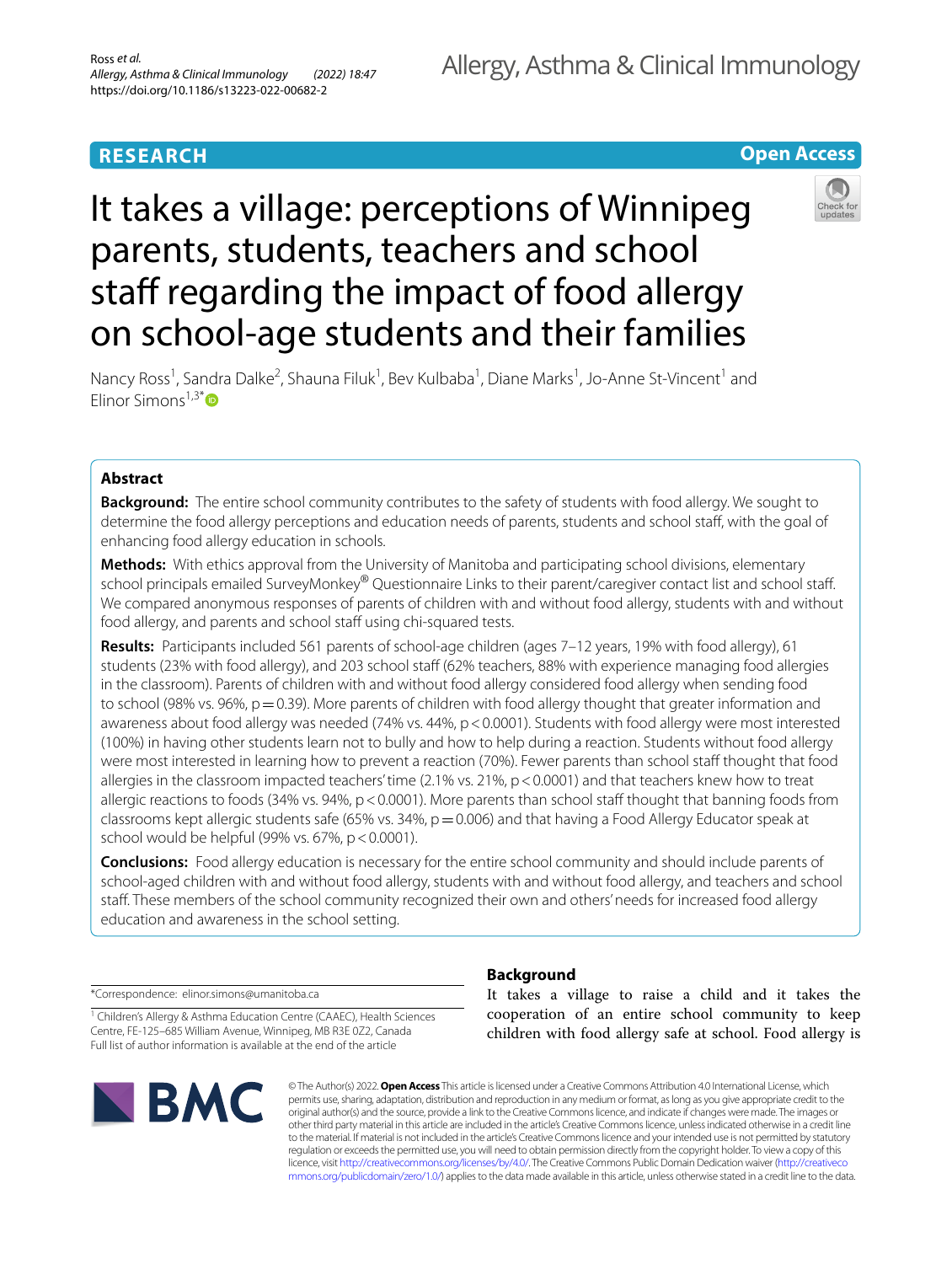estimated to affect at least 6% of children [\[1](#page-7-0), [2\]](#page-7-1). Schoolage children with food allergy and their teachers require the support and cooperation of parents and classmates with and without food allergy to prevent life-threatening reactions. Awareness, education, support, an epinephrine auto-injector, and an anaphylaxis action plan are essential to efectively manage food allergies at school [[3–](#page-8-0)[8\]](#page-8-1). In Manitoba, food allergy management in schools is supported by the Unifed Referral and Intake Service (URIS) [\(https://www.gov.mb.ca/fs/childcare/resources/](https://www.gov.mb.ca/fs/childcare/resources/pubs/uris.pdf) [pubs/uris.pdf\)](https://www.gov.mb.ca/fs/childcare/resources/pubs/uris.pdf), a team of nurses who provide health care plans and training to school staf for many healthcare needs, including food allergies, at the beginning of the school year.

Few studies have evaluated the perspectives of parents of children without food allergy, students with and without food allergy, teachers and school staff. This article examines the food allergy perceptions of parents of children with and without food allergy, students with and without food allergy, and teachers and school staf regarding the impact of food allergy on the classroom and education needs of the school community.

We hypothesized that parents of children with and without food allergy, students with and without food allergy, and parents and teachers would have diferent perceptions about the impact of food allergy on children at school, management of food allergies at school, including banning of food allergens, and priorities for school-based anaphylaxis education. The results from this assessment will guide the development of food allergy education and awareness in schools.

#### **Methods**

This needs assessment was developed based on discussions with parents, students, school nurses, anaphylaxis educators, and pediatric allergists. We did not identify a validated instrument that assessed the educational needs of the school community. We developed questionnaires for parents of children with and without food allergy, students with and without food allergy, and teachers and school staff to examine their experiences with food allergy, opinions about what keeps students with food allergy safe at school, and perceived needs for education.

The questionnaires focused on food allergy experiences of school-age children and their families and teachers, including:

- 1. Perceived positive and negative impacts of food allergy in the classroom
- 2. Food allergy management strategies, including food banning, and barriers to management
- 3. Need for food allergy education in schools, including:
- a. WHO will beneft from education?
- b. WHAT needs to be taught?

With ethics approval and a waiver of consent from the University of Manitoba Health Research Ethics Board, Health Sciences Centre Impact approval, and permission from the URIS, the division superintendents of school divisions in Winnipeg, Manitoba were invited to participate. Approval was obtained from interested school divisions according to their individual policies. In participating school divisions, the superintendents emailed their elementary school principals the Project Information and the SurveyMonkey® Questionnaire Links for parent/caregiver (see Additional file [1](#page-7-2)), student (see Additional file [2](#page-7-3)), and teacher/school staff (see Additional fle [3](#page-7-4)) questionnaires. Interested principals then emailed the SurveyMonkey® Questionnaire Links to their parent/caregiver contact list and school staf. Parents were provided with links to the parent and student questionnaires and could provide the student questionnaire link to their child if they wished. All parents, school-age students, teachers, and school staff at Winnipeg elementary schools were eligible to participate if they could read and understand the questionnaires in English.

Consent was implied if individuals completed and submitted the anonymous questionnaires. Questionnaires contained no personal identifers and identifed only the school division rather than the school. There were no restrictions to participants using the same computer, so a school computer could be used by parents, students, teachers, and school staff attending information evenings. The anonymous data were collected and stored online in our SurveyMonkey® account.

In order to identify priorities for teaching each group, responses were compared between parents of children with and without food allergy, between students with and without food allergy, and between parents and school staff using Chi-squared tests.

#### **Results**

Participants included 561 parents of school-age children ages 7–12 years, 85% of whom reported banned foods at their child's school. Foods banned in their children's classrooms included peanut (97%), tree nuts (69%), fsh (44%), shellfsh (35%), egg (22%), milk (4.4%), sesame (4.4%), wheat (3.0%), and soy (2.5%). Of the 107 parents (19%) of children with food allergy, 11% reported that their child had had an allergic reaction to food at school and 5.1% were treated with an epinephrine auto-injector. Student participants included 14 (23%) with and 47 (77%) without food allergy. Participants also included 203 school staff of whom 62% were teachers. Other school staff self-identified as educational assistants (20%),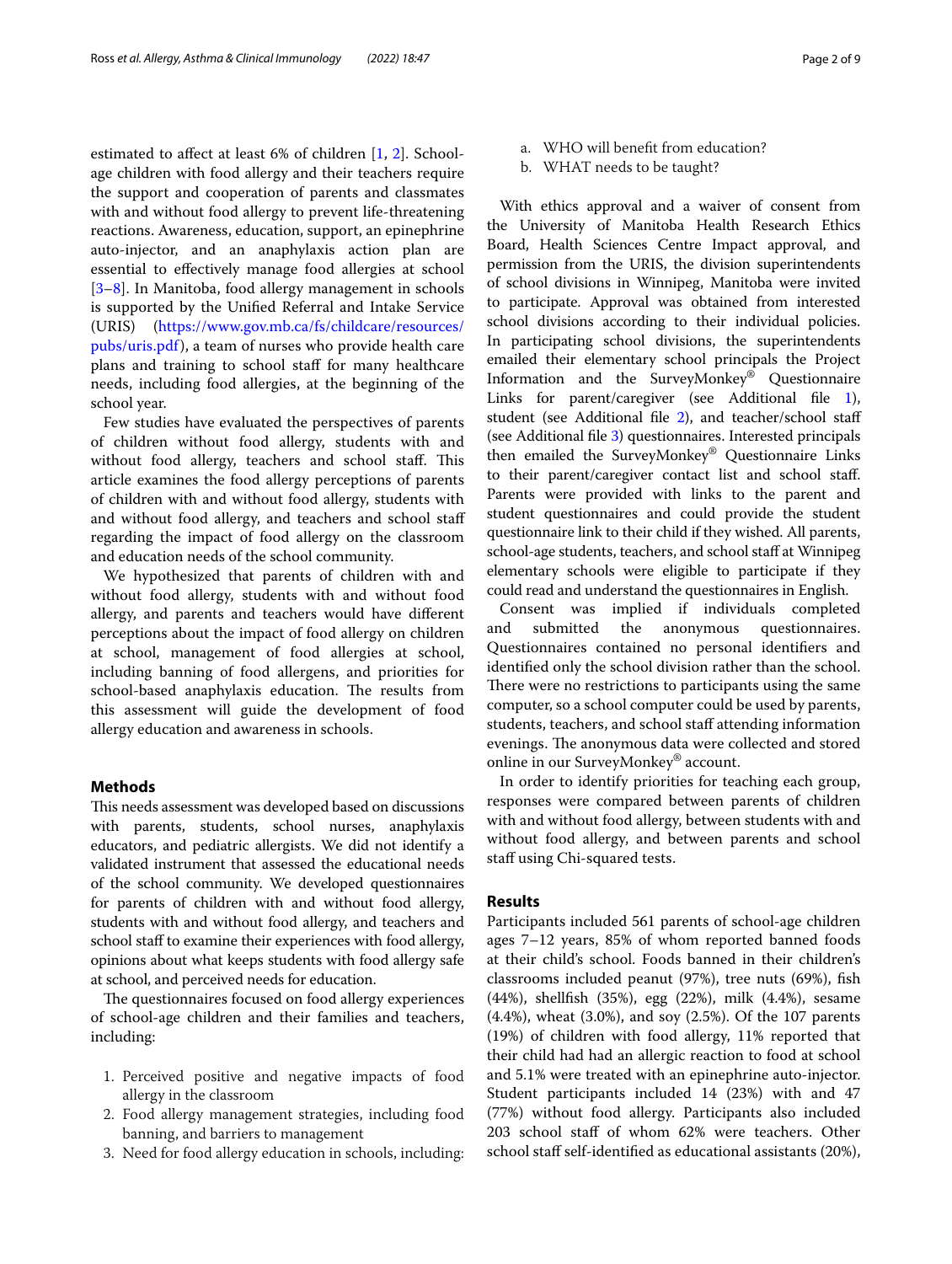<span id="page-2-0"></span>**Table 1** Comparison of parents of children *with* food allergy versus *without* food allergy

| Survey participants: parents of school age children (ages 7-12 years)                  | Parents of children with<br>food allergy $N = 107$ (% <sup>a</sup> ) | <b>Parents of children</b><br>without food<br>allergy $N = 454 (%^a)$ | P value  |
|----------------------------------------------------------------------------------------|----------------------------------------------------------------------|-----------------------------------------------------------------------|----------|
| Banning foods from class keeps children with food allergy safe                         | 44 (64%)                                                             | 185 (65%)                                                             | 0.83     |
| Consider food allergy when sending food to school                                      | 85 (98%)                                                             | 379 (96%)                                                             | 0.39     |
| Having a child with food allergy in class teaches responsibility                       | 23 (22%)                                                             | 100 (22%)                                                             | 0.90     |
| Helps children to be aware of other's needs                                            | 29 (54%)                                                             | 25 (10%)                                                              | < 0.0001 |
| Child with food allergy restricts other children                                       | 26 (24%)                                                             | 216 (48%)                                                             | < 0.0001 |
| Food allergy impacts teachers' time                                                    | 3(2.8%)                                                              | $9(2.0\%)$                                                            | 0.60     |
| Greater awareness and information about food allergy is needed in my child's<br>school | 48 (74%)                                                             | 128 (44%)                                                             | < 0.0001 |
| Food Allergy Educator speaking to students and staff would be helpful                  | 61 (91%)                                                             | 186 (87%)                                                             | < 0.0001 |

<sup>a</sup> Percent excluding non-responders

office staff  $(5.4%)$ , lunch supervisors  $(1.5%)$  and others (11%) including principals, early childhood educators, clinical social workers and psychologists; 88% of school staff reported experience managing food allergies in the classroom.

Most parents of school-age children with and without food allergy considered food allergy when sending food to school (98% versus 96%,  $p=0.39$ ) (Table [1\)](#page-2-0). Among parents of children without food allergy, 97% considered food allergy when sending food to school among parents whose children attended a school with food bans, and 73% considered food allergy when sending food to school among parents whose children's school did not have food bans ( $p < 0.0001$ ). The comments and detailed replies indicated a variety of reasons for considering food allergy, including wanting to keep all children safe, not wanting their child to witness a severe allergic reaction, and frustration that they have to be careful about food, particularly if their child has no known contact with the child who is allergic to the food.

Parents of children with food allergies were less likely to report classroom restrictions because of food allergies (24% versus 48%,  $p < 0.0001$ ), and more likely to report that food allergies helped children to be aware of other's needs (54% versus 10%, p < 0.0001) and that greater awareness and information about food allergies were needed at school (74% versus 44%,  $p < 0.0001$ ) (Table [1](#page-2-0)).

Similar proportions of parents of school-age children with and without food allergy believed that banning foods from class kept allergic students safe (64% versus 65%,  $p=0.83$ ). (Table [1\)](#page-2-0) Parents of children with and without food allergy reported similar reasons (Table [2](#page-3-0)) for supporting banning foods  $(p=0.40)$ , concern regarding the number of foods banned ( $p=0.36$ ), need to modify banning requirements depending on the children's ages ( $p=0.15$ ), and concern that banning foods did not guarantee safety ( $p=0.20$ ). More parents of children with food allergy expressed concerns regarding poor adherence to food bans  $(p<0.0001)$ , and more parents of children without food allergy opposed banning foods  $(p=0.03)$  (Table [2](#page-3-0)).

Students with food allergy were most interested (100%) in having other students learn the seriousness of food allergy, not to bully, and how to help during a reaction. Two thirds of students without food allergy were interested in learning all of the topics, including preventing a reaction and the seriousness of food allergy (Table [3\)](#page-4-0).

More parents than school staf thought that banning foods from classrooms kept allergic students safe (65% versus 3[4](#page-4-1)%,  $p=0.006$ ) (Table 4). Fewer parents were concerned that banning was not sufficient to keep children with food allergy safe ( $p=0.002$ ); parents were more likely to worry about the number of foods being banned ( $p=0.002$ ) (Table [5](#page-5-0)). No school staff commented on their time as a factor related to banning; all staf comments discussed the safety of their students. Fewer parents than school staff thought that food allergies in the classroom impacted teachers' time (2.1% versus 21%, p<0.0001) and that teachers knew how to treat allergic reactions to foods  $(34\% \text{ versus } 94\%, \text{ p} < 0.0001).$ 

Parents of children with and without food allergy and school staf all reported an overall need for more food allergy education in schools (Fig. [1](#page-6-0)). All three groups wanted more education for themselves but recognized a particular need for more education of parents of children without food allergy and students without food allergy. Parents of children without food allergy recognized their own need for more education regarding preventing cross contact between foods, recognizing a reaction, seriousness of food allergy, and bullying around food allergy. Teachers rated themselves and their students with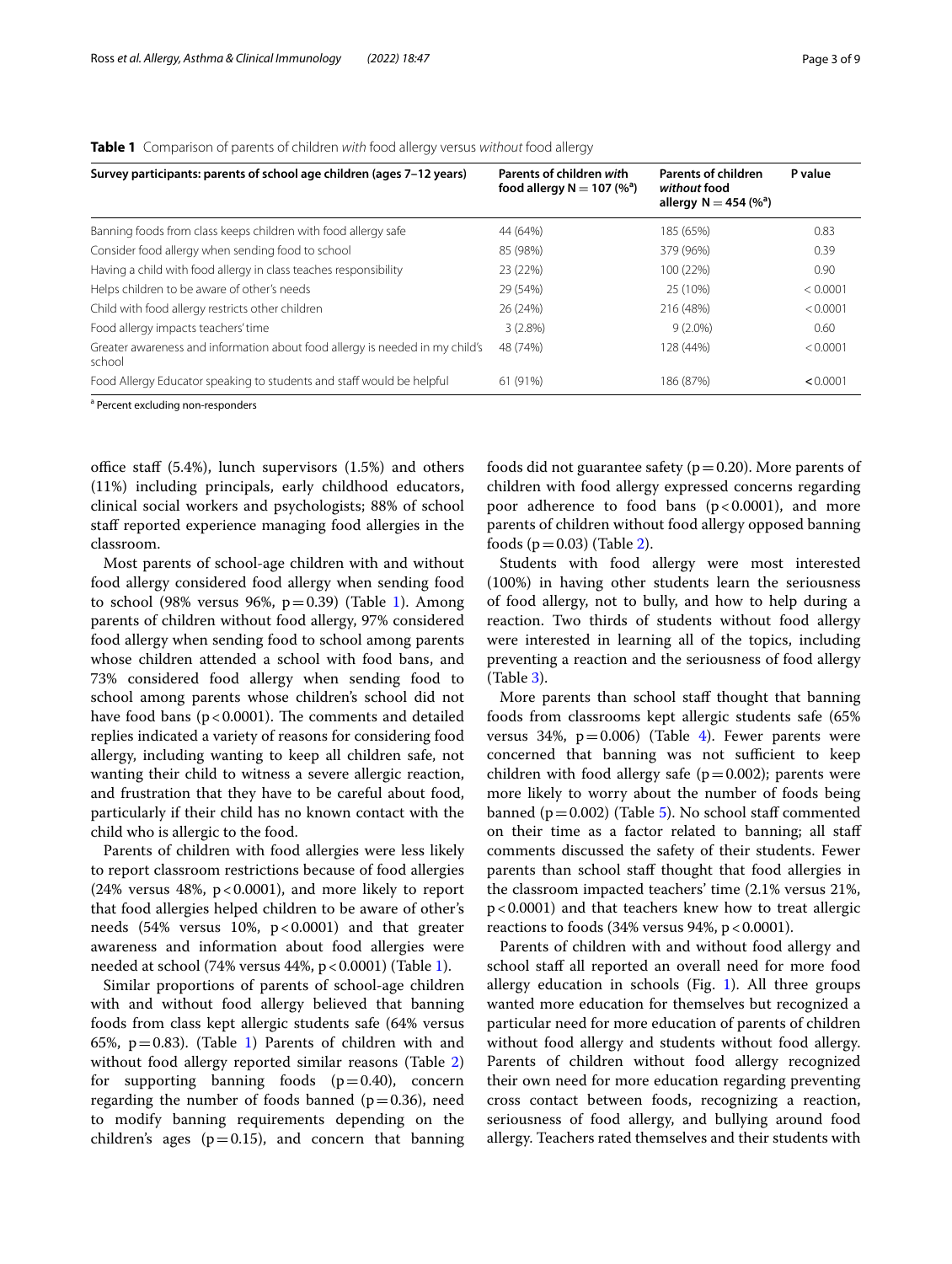### <span id="page-3-0"></span>**Table 2** Comments from parents of school age children: does banning allergenic foods make allergic students safe?

| Responses, reasons and concerns                                                      | Parent of children with food<br>allergy $N = 38 (%^a)$ | Parent of child without food<br>allergy $N = 141$ (% <sup>a</sup> ) | P value  |
|--------------------------------------------------------------------------------------|--------------------------------------------------------|---------------------------------------------------------------------|----------|
| Support banning foods                                                                | 7 (18%)                                                | 24 (17%)                                                            | 0.40     |
| Teacher workload decreased                                                           |                                                        |                                                                     |          |
| Lower risk of reactions                                                              |                                                        |                                                                     |          |
| Request for non-food reward                                                          |                                                        |                                                                     |          |
| Parents take responsibility for health                                               |                                                        |                                                                     |          |
| Concern with number of foods banned                                                  | 5(13%)                                                 | 21 (15%)                                                            | 0.36     |
| Only some allergenic foods banned                                                    |                                                        |                                                                     |          |
| Picky eaters or cultural preferences                                                 |                                                        |                                                                     |          |
| Higher cost of allowed foods                                                         |                                                        |                                                                     |          |
| Restrictions in classes with no allergy                                              |                                                        |                                                                     |          |
| Punishment for accidental allergens                                                  |                                                        |                                                                     |          |
| Issues different at different ages                                                   | 8 (21%)                                                | 20 (14%)                                                            | 0.15     |
| Needs change with age                                                                |                                                        |                                                                     |          |
| May give a false/temporary sense of security                                         |                                                        |                                                                     |          |
| Adherence concerns                                                                   | 19 (50%)                                               | 26 (18%)                                                            | < 0.0001 |
| Families will not adhere to banning                                                  |                                                        |                                                                     |          |
| Families of children without food allergy do not avoid<br>food allergens effectively |                                                        |                                                                     |          |
| Families of children without food allergy request more<br>information                |                                                        |                                                                     |          |
| Banning is no guarantee of safety                                                    | 8 (21%)                                                | 39 (28%)                                                            | 0.20     |
| Prefer allergen aware vs. allergen free                                              |                                                        |                                                                     |          |
| Previous outside consumption                                                         |                                                        |                                                                     |          |
| Against banning                                                                      | 5(13%)                                                 | 40 (28%)                                                            | 0.03     |
| Restaurant/grocery higher risk                                                       |                                                        |                                                                     |          |
| Ineffective/more reactions                                                           |                                                        |                                                                     |          |
| Prefer education/adequate cleaning                                                   |                                                        |                                                                     |          |
| Safety/responsibility start at home                                                  |                                                        |                                                                     |          |
| Support segregation by table or class                                                |                                                        |                                                                     |          |

<sup>a</sup> Percent excluding non-responders

and without food allergy as needing education regarding recognizing a reaction and rated themselves as needing education regarding administering the epinephrine auto-injector.

## **Discussion**

The need for a coordinated approach to food allergy management in schools has long been recognized to improve the physical and emotional safety for children with food allergy at school [\[3,](#page-8-0) [9](#page-8-2)[–12\]](#page-8-3). Of the medical conditions for which students require accommodation at school, food allergy is one of the few that requires parents of children without the condition to modify their activities at home to keep their child's classmates safe [[4,](#page-8-4) [11,](#page-8-5) [13\]](#page-8-6).

Our fndings support the importance of engaging parents of children without food allergy and students without food allergy in education regarding food allergies. Parents are often required to support an Allergen Aware or Nut Free Environment at their child's school with the explanation that there are children with life-threatening food allergies in the classroom. In many instances, these parents have received a letter from the school requesting avoidance of certain food allergens but have not received additional training regarding food allergies or label reading. Parental attitudes towards foods allergies may also infuence their child's perceptions. Published studies highlight misconceptions regarding food allergy for people without food allergy experience, including potential triggers and severity [\[4](#page-8-4), [13,](#page-8-6) [14](#page-8-7)].

Although banning highly allergenic foods from elementary schools is no longer recommended, most parents reported banning of allergenic foods at their child's school. Parents and teachers had varied opinions about and concerns with banning. More parents of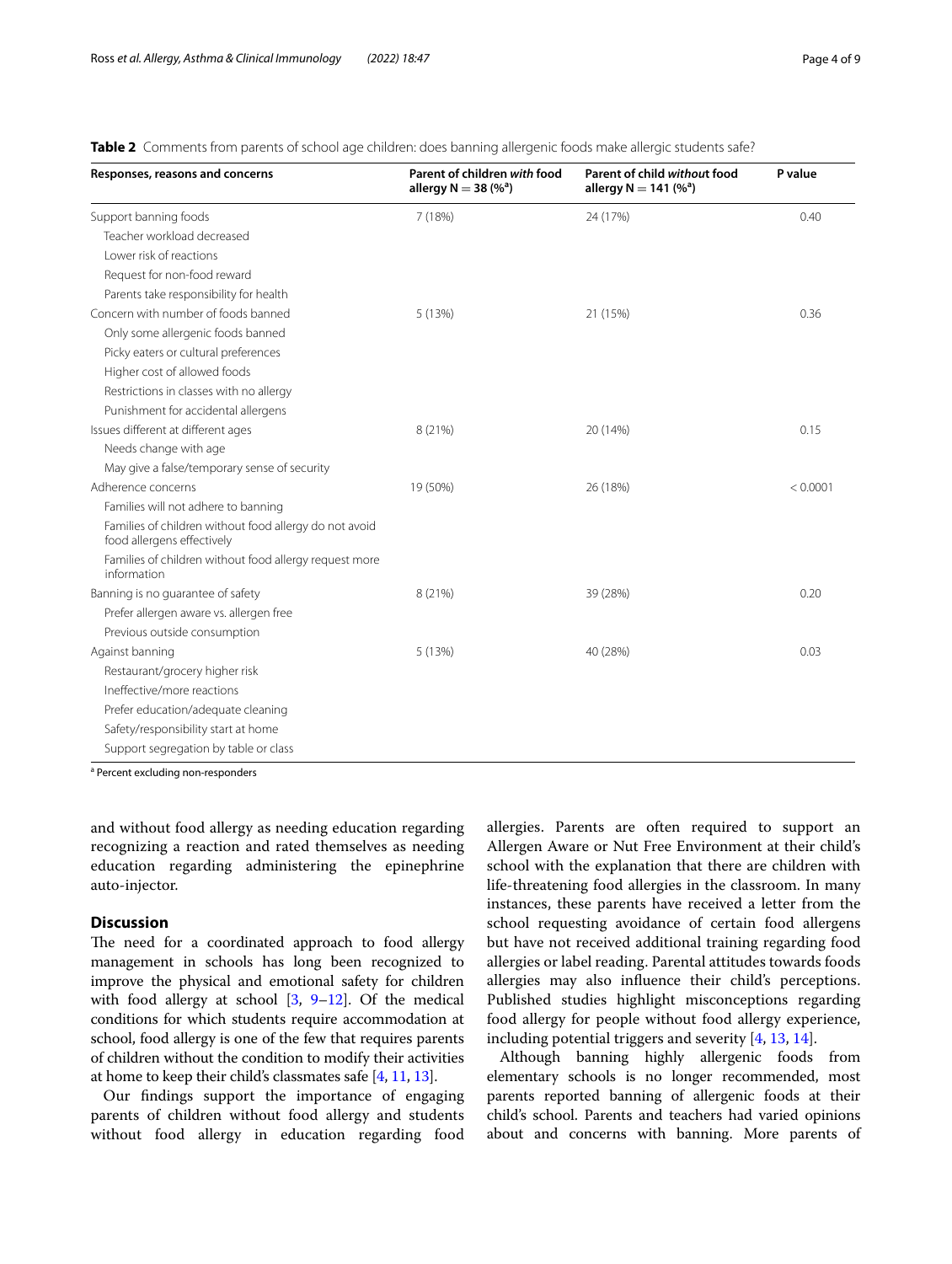#### <span id="page-4-0"></span>**Table 3** Comparison of children *with* food allergy versus *without* food allergy

| Survey participants: children (ages 7-12 years)               | Children with food allergy<br>$N = 14 (%)^a$ | Children without food allergy<br>$N = 47 (%)^a$ | P value |
|---------------------------------------------------------------|----------------------------------------------|-------------------------------------------------|---------|
| want to know more about food allergy                          | 6(46%)                                       | 14 (30%)                                        | 0.13    |
| I want to know about                                          |                                              |                                                 |         |
| Preventing a reaction                                         | $6(60\%)$                                    | 16 (70%)                                        | 0.29    |
| What a reaction looks like                                    | 8 (80%)                                      | 15 (65%)                                        | 0.17    |
| Using the EpiPen                                              | $4(40\%)$                                    | 14 (61%)                                        | 0.13    |
| Telling others about food allergy                             | 5 (50%)                                      | 6(29%)                                          | 0.13    |
| I want other kids in my class to know more about food allergy | 12 (92%)                                     | 21 (49%)                                        | 0.002   |
| I would like to meet kids with food allergy at my school      | $4(40\%)$                                    | 16 (42%)                                        | 0.44    |
| I want other kids in my class to know                         |                                              |                                                 |         |
| Food allergy is serious                                       | 10 (100%)                                    | 23 (72%)                                        | 0.03    |
| Not to tease or bully someone with food allergy               | 10 (100%)                                    | 21 (66%)                                        | 0.01    |
| Not to share food with someone with food allergy              | $9(90\%)$                                    | 22 (69%)                                        | 0.09    |
| How to help during a reaction                                 | 10 (100%)                                    | 20 (63%)                                        | 0.009   |
| I would like a food allergy nurse to talk to my class         | 8 (80%)                                      | 22 (58%)                                        | 0.09    |
| I would like a food allergy nurse to talk to my school        | 7(70%)                                       | 24 (63%)                                        | 0.33    |

<sup>a</sup> Percent excluding non-responders

#### <span id="page-4-1"></span>**Table 4** Comparison of parents (*wit*h and *without* food allergy) versus school staf

| Survey participants: teachers and school staff                        | Parents of children with<br>& without food allergy<br>$N = 561 (%^a)$ | School staff <sup>a</sup> (61.6%<br>teachers) $N = 203 (%^a)$ | P value  |
|-----------------------------------------------------------------------|-----------------------------------------------------------------------|---------------------------------------------------------------|----------|
| Banning foods from class keeps children with food allergy safe        | 229 (65%)                                                             | 63 (34%)                                                      | 0.006    |
| Teachers know how to treat allergic reactions                         | 169 (34%)                                                             | 174 (94%)                                                     | < 0.0001 |
| Food allergy impacts teachers' time                                   | $12(2.1\%)$                                                           | 22 (21%)                                                      | < 0.0001 |
| Greater food allergy awareness and information is needed in my school | 176 (50%)                                                             | 54 (30%)                                                      | 0.06     |
| Food Allergy Educator speaking to students and staff would be helpful | 247 (99%)                                                             | 80 (67%)                                                      | < 0.0001 |
| Consider food allergy when sending food to school                     | 464 (94%)                                                             | 166 (91%)                                                     | 0.07     |
| Helps children to be aware of other's needs                           | 102 (35%)                                                             | 86 (82%)                                                      | < 0.0001 |
| Child with food allergy restricts activities                          | 242 (82%)                                                             | 84 (80%)                                                      | 0.29     |

<sup>a</sup> Percent excluding non-responders

children with food allergy reported a need for improved knowledge and motivation of parents of children without food allergy to correctly avoid providing banned foods and expressed the difering needs at diferent levels of child development. Similar proportions of parents of children with and without food allergy expressed concern regarding the increasing numbers of foods banned. Parents of children with food allergy also described situations where banning foods created conficting needs, such as nut bans preventing a child with cow's milk allergy from having a nut-based milk at school, while cow's milk might or might not be banned from the classroom.

Both parents and teachers expressed concern that banning was not enough to keep children with food allergy safe, although an additional 14% of parents of children without food allergy considered food allergy when sending food to school if their child attended a school with food bans. Teachers were more concerned that banning was not sufficient to keep children with food allergy safe; parents were more likely to worry about the number of foods being banned.

A large Canadian study of 1941 children with peanut allergy reported a 12.4% annual incidence of accidental exposure to peanut and no diference between daycares and schools that banned peanut versus those that permitted peanut [\[5](#page-8-8)]. Although issues around banning foods still cause emotional responses from parents, published recommendations no longer recommend banning of food allergens, except in particular circumstances [[3](#page-8-0)]. Given the absence of data on school food bans increasing safety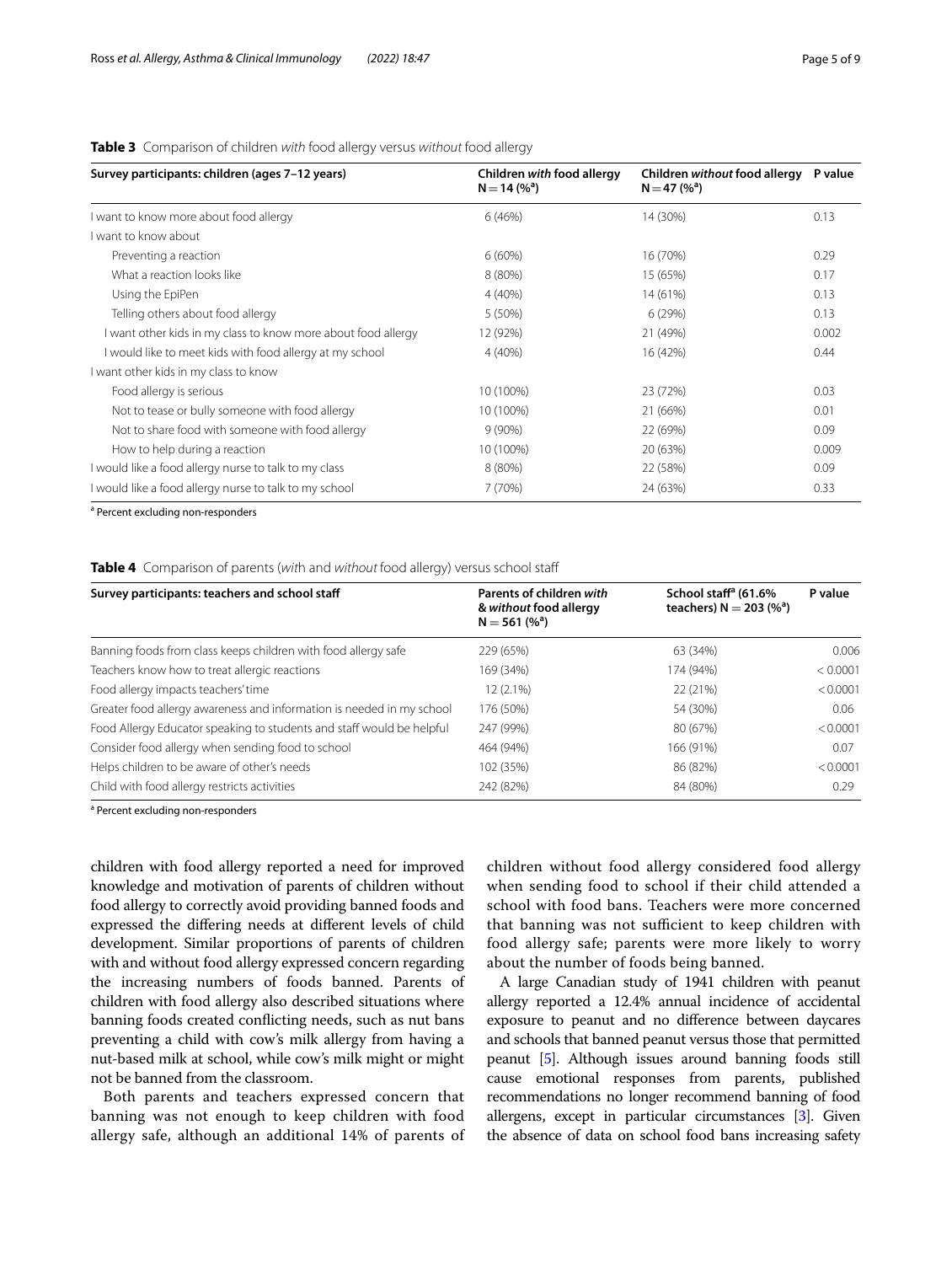| Responses, reasons and concerns                                                      | Parents of children with and without food<br>allergy $N = 179$ (% <sup>a</sup> ) | <b>Teachers and school staff</b><br>$N = 90 (%^a)$ | P value |
|--------------------------------------------------------------------------------------|----------------------------------------------------------------------------------|----------------------------------------------------|---------|
| Support banning foods                                                                | 31 (17%)                                                                         | 13 (14%)                                           | 0.26    |
| Teacher workload decreased                                                           |                                                                                  |                                                    |         |
| Lower risk of reactions                                                              |                                                                                  |                                                    |         |
| Request for non-food reward                                                          |                                                                                  |                                                    |         |
| Parents take responsibility for health                                               |                                                                                  |                                                    |         |
| Concern with number of foods banned                                                  | 26 (14%)                                                                         | 3(3%)                                              | 0.002   |
| Only some allergenic foods banned                                                    |                                                                                  |                                                    |         |
| Picky eaters or cultural preferences                                                 |                                                                                  |                                                    |         |
| Higher cost of allowed foods                                                         |                                                                                  |                                                    |         |
| Restrictions in classes with no allergy                                              |                                                                                  |                                                    |         |
| Punishment for accidental allergens                                                  |                                                                                  |                                                    |         |
| Issues different at different ages                                                   | 28 (16%)                                                                         | 12 (13%)                                           | 0.29    |
| Needs change with age                                                                |                                                                                  |                                                    |         |
| May give a false/temporary sense of security                                         |                                                                                  |                                                    |         |
| Adherence concerns                                                                   | 45 (25%)                                                                         | 26 (29%)                                           | 0.23    |
| Families will not adhere to banning                                                  |                                                                                  |                                                    |         |
| Families of children without food allergy do not avoid<br>food allergens effectively |                                                                                  |                                                    |         |
| Families of children without food allergy request more<br>information                |                                                                                  |                                                    |         |
| Banning is no guarantee of safety                                                    | 47 (26%)                                                                         | 39 (43%)                                           | 0.002   |
| Prefer allergen aware vs. allergen free                                              |                                                                                  |                                                    |         |
| Previous outside consumption                                                         |                                                                                  |                                                    |         |
| Against banning                                                                      | 45 (25%)                                                                         | 16 (18%)                                           | 0.09    |
| Restaurant/grocery higher risk                                                       |                                                                                  |                                                    |         |
| Ineffective/more reactions                                                           |                                                                                  |                                                    |         |
| Prefer education/adequate cleaning                                                   |                                                                                  |                                                    |         |
| Safety/responsibility start at home                                                  |                                                                                  |                                                    |         |
| Support segregation by table or class                                                |                                                                                  |                                                    |         |

#### <span id="page-5-0"></span>**Table 5** Comments from parents and teachers of school age children: does banning allergenic foods make allergic students safe?

<sup>a</sup> Percent excluding non-responders

of students with food allergy and the degree of concern regarding food bans, education regarding allergen avoidance and the need for banning foods, depending on the context, may be of beneft to school communities.

Participants reported bullying of children with food allergy because of their food allergy and bullying of children without food allergy who inadvertently brought a banned food to school. Bullying was recognized by parents of children with and without food allergy as a topic needing to be addressed by food allergy education. These education requests are supported by the literature, which shows that children with food allergy frequently report anxiety and bullying [\[15](#page-8-9)[–17\]](#page-8-10) and are more likely to face bullying than those without food allergy [\[18](#page-8-11)].

In this study, a substantial portion of parents of children without food allergy and students without food allergy reported that they needed education, suggesting

that they were interested in and recognized their need for education regarding food allergy in schools. Parents of school-age children with and without food allergy agreed regarding aspects of food allergy management that contributed to the safety of children with food allergy. Most parents reported that children with and without food allergy needed education regarding food allergy, although a higher proportion in both groups thought that children without food allergy needed education. Parents of students with and without food allergy also wanted additional Food Allergy Educator support for school staff.

Teachers and school staf reported greater confdence in their ability to treat reactions at school than parents believed, although they also reported their own need for more education. In an electronic survey of 724 Canadian teachers, 80% reported that they were confdent in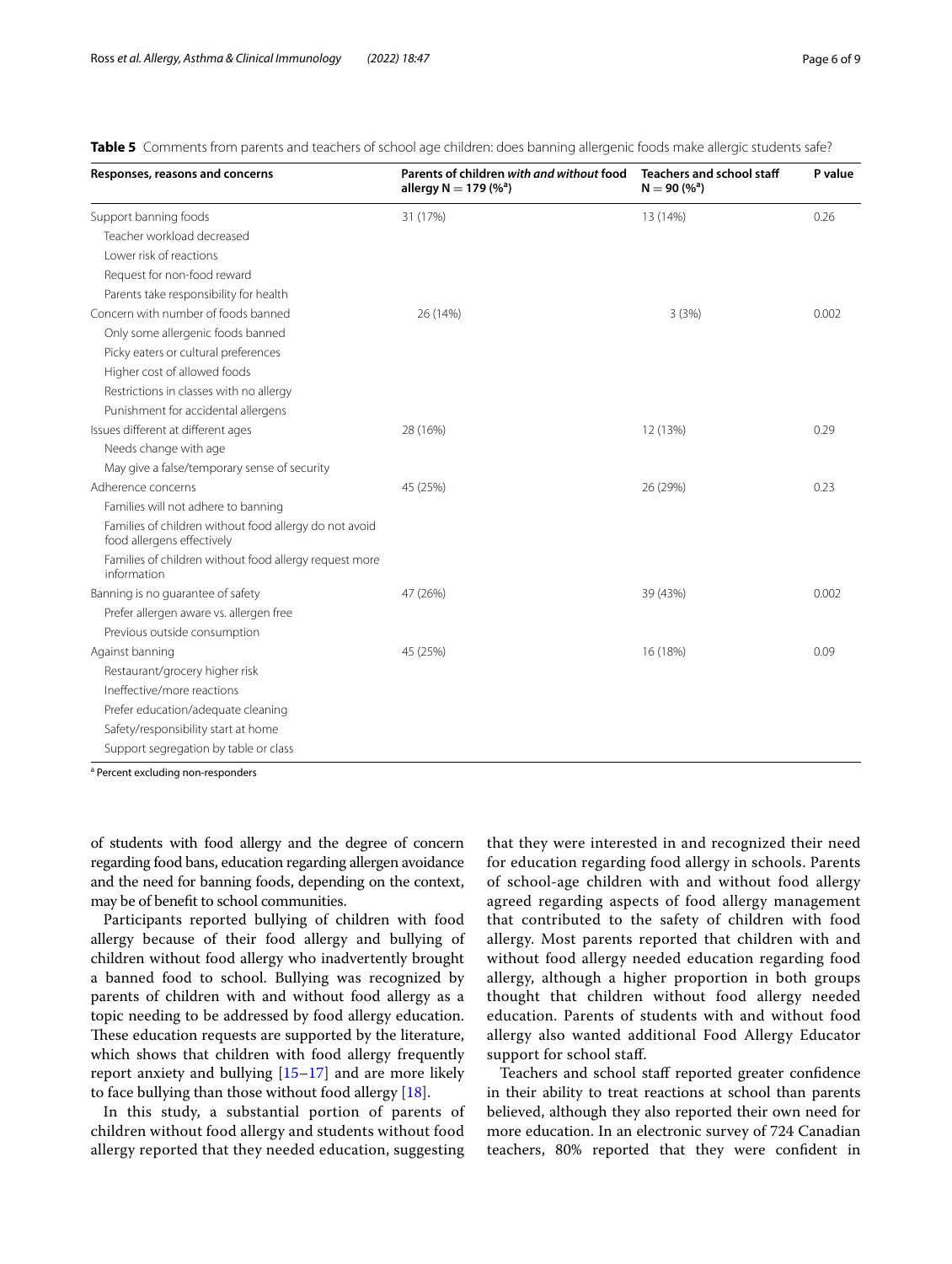<span id="page-6-0"></span>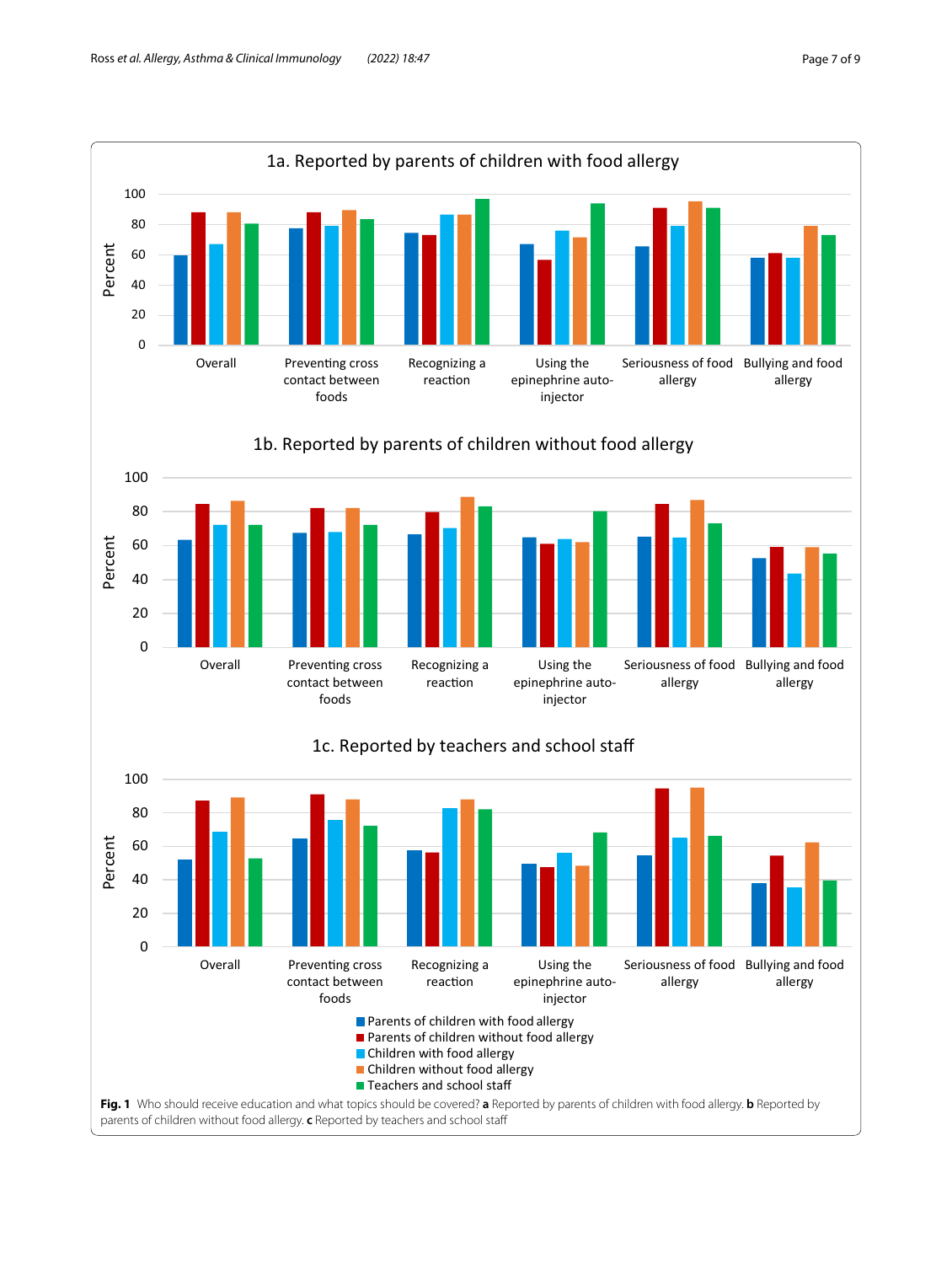recognizing, responding to, and treating anaphylaxis with an epinephrine auto-injector [\[19](#page-8-12)]. In a Quebec study, 343 teachers and school staff with anaphylaxis training reported confdence in using an epinephrine auto-injector but performed poorly when demonstrating use of an EpiPen®  $[20]$ . Our results extend the findings of these studies and showed that teachers and school staf recognized their need for further education.

Food allergy education is necessary for the entire school community and should include parents of schoolaged children with and without food allergy and school staff  $[3, 4]$  $[3, 4]$  $[3, 4]$  $[3, 4]$ . If parents of children without food allergy are provided with more context about severity and triggers this may translate to normalization of food allergy and possibly less bullying [\[9\]](#page-8-2). Parents infuence the belief system of their children and food allergy education for parents of children without food allergy will contribute to the education of children without food allergy. Children and parents of children without food allergy need to be included in further research regarding education needs in schools.

Strengths of this study include the questionnaire responses of over 500 parents and 200 teachers and school staf, and inclusion of large numbers of parents of children without food allergy. Generalizability of the study may be limited by the relatively high proportion of parents of children with food allergy and students with food allergy compared to the general population, and the high proportion of schools using allergenic food banning as an allergen avoidance strategy. Limitations also include the exclusion of families unable to respond in English, the relatively small number of students participating, the lack of information about parents, students and teachers who did not respond, and the anonymous nature of the questionnaires, which precluded linking related parent, student and teacher groups and recalling participants to ask further questions.

#### **Conclusions**

Food allergy education is necessary for the entire school community and should include parents of school-aged children with and without food allergy, students with and without food allergy, and teachers and school staf. In our study, these members of the school community recognized their own and others' need for increased food allergy education and awareness in the school setting, in order to improve the safety and support of students with food allergy. This assessment has identifed areas of need for food allergy education and awareness in the school setting and will guide the future development of food allergy education and awareness in schools.

#### **Abbreviation**

URIS: Unifed Referral and Intake Service.

#### **Supplementary Information**

The online version contains supplementary material available at [https://doi.](https://doi.org/10.1186/s13223-022-00682-2) [org/10.1186/s13223-022-00682-2](https://doi.org/10.1186/s13223-022-00682-2).

<span id="page-7-2"></span>**Additional fle 1.** Parent/Caregiver Questionnaire.

<span id="page-7-4"></span><span id="page-7-3"></span>**Additional fle 2.** Student Questionnaire.

Additional file 3. Teacher/School Staff Questionnaire.

#### **Acknowledgements**

Funding for this study was provided through The Canadian Allergy, Asthma and Immunology Foundation (CAAIF). CAAIF had no role in the design of the study, the collection, analysis, or interpretation of the data, or the writing of the manuscript. We thank the participating school divisions, schools, teachers, school staff and families.

\*'It takes a village to raise a child' is an African proverb.

#### **Author contributions**

NR co-conceived the study, generated the questionnaires, contributed to analysis of the results, and drafted and reviewed the manuscript. SD, SF, BK, DM, and JS contributed to the study design and interpretation of results, and reviewed the manuscript. ES co-conceived the study, mentored the questionnaire generation, managed the dataset, conducted the statistical analysis, and wrote and revised the manuscript. All authors read and approved the fnal manuscript.

#### **Availability of data and materials**

The datasets analysed during this study are available from the corresponding author on reasonable request.

#### **Declarations**

#### **Ethics approval and consent to participate**

The University of Manitoba Health Research Ethics Board (HS20636, H2017:106) and Health Sciences Centre Impact approved the study with a waiver of consent.

#### **Consent of publication**

This manuscript contains no individual details requiring consent for publication.

#### **Competing interests**

The authors declare no competing interests.

#### **Author details**

<sup>1</sup> Children's Allergy & Asthma Education Centre (CAAEC), Health Sciences Centre, FE-125-685 William Avenue, Winnipeg, MB R3E 0Z2, Canada. <sup>2</sup>Unified Referral and Intake Service, Manitoba Health, 300 Carlton Street, Winnipeg, MB R3B 3M9, Canada. <sup>3</sup> Section of Allergy and Clinical Immunology, Department of Pediatrics and Child Health, University of Manitoba and Children's Hospital Research Institute of Manitoba, 504B–715 McDermot Avenue, Winnipeg, MB R3E 3P4, Canada.

#### Received: 12 November 2021 Accepted: 3 May 2022 Published online: 10 June 2022

#### **References**

- <span id="page-7-0"></span>1. Clarke AE, Elliott SJ, St Pierre Y, Soller L, La Vieille S, Ben-Shoshan M. Temporal trends in prevalence of food allergy in Canada. J Allergy Clin Immunol Practice. 2020;8(4):1428-30.e5.
- <span id="page-7-1"></span>2. Waserman S, Bégin P, Watson W. IgE-mediated food allergy. Allergy Asthma Clin Immunol. 2018;14(2):55.